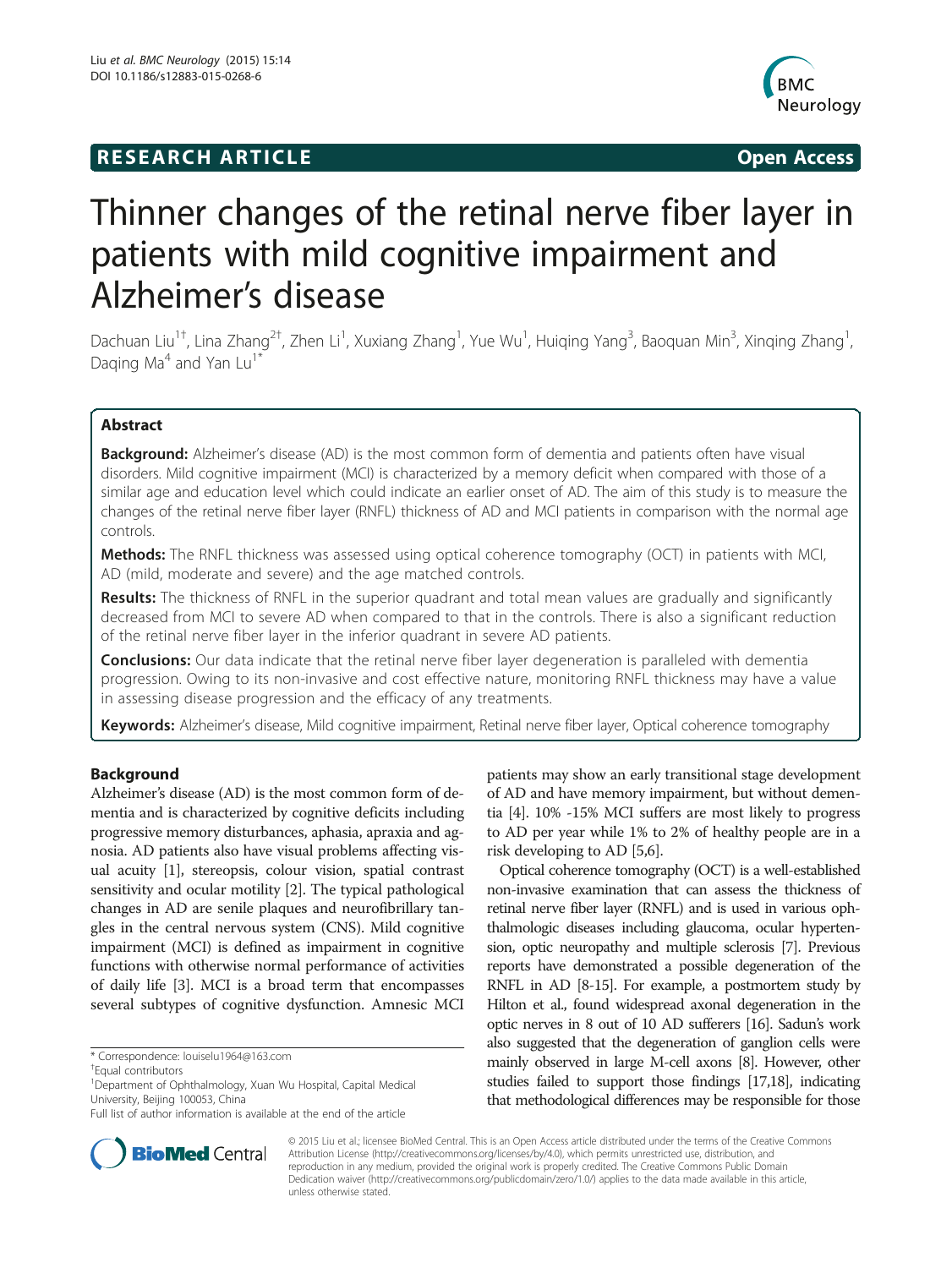different findings but this warrants further study. The aim of the present study was to determine with a sophisticated OCT method whether the thickness of the RNFL is proportionally reduced from MCI patients, mild AD to severe AD patients compared to that in the age-matched healthy controls.

## Methods

After approval from the Ethics committee of Xuanwu Hospital, Capital Medical University, Beijing, China and written informed consent was obtained, 26 MCI, 24 mild AD patients, 24 moderate AD patients, 19 severe AD patients and 39 age-matched controls were enrolled into the study. All patients and controls were examined for visual acuity, refractive error, intraocular pressure (IOP), anterior and posterior segment biomicroscopy, dilated fundus examination.

All AD patients were diagnosed by the AD group of neurologists in the department of Neurology in Xuanwu Hospital according to the National Institute of Neurologic and Communicative Disorders and Stroke–Alzheimer's Disease and Related Disorders Association (NINCDS-ADRDA) [[19](#page-4-0)] and the Diagnostic and Statistical Manual of Mental Disorders (DSM IV) criteria [[20\]](#page-4-0).

Each of the MCI patients are diagnosed by three neurologists in the department of Neurology Xuanwu hospital according to Petersen criteria [[21](#page-4-0)]. The criteria for controls were: (1) no memory complaints; (2) MMSE scores above 28. Additional criteria requirements for all study subjects are: (1) Diopters: spherical −3.00DS ~ +3.00DS, cylinder  $-3.00$  DC  $\sim +3.00$  DC, anisometropia  $\leq 2D(2)$ IOP measured three times < 21 mmHg; Exclusion criteria was: glaucoma and increased intraocular pressure, retinal detachment, retinal artery occlusion, optic neuropathy, ocular trauma or surgery, diabetes mellitus, hypertension, cerebral infarction and other diseases which may affect RNFL thickness.

OCT evaluations were done according to the standard procedures using a STRATUS OCT 3 (Carl Zeiss AG, Oberkochen, Germany). Near infrared super-luminescent diode light allows the OCT to generate two dimensional images of the retina. RNFL thickness was circularly measured around the papilla (optic disc: 3.4 mm) and repeated three times per quadrant (superior, inferior, nasal and temporal) and the average of the 12 values were used for each eye as expressed in μm. The threshold of scanning signal was set to be  $\geq 6$ .

Data are reported as mean ± SD and statistical analysis was performed with SPSS 16.0 (SPSS Inc, Chicago, IL, USA). The differences about gender constituent ratio among controls, MCI, mild AD, moderate AD and severe AD were compared with chi-square test. The differences about age, IOP, and RNFL thickness among five groups were evaluated with one-way ANOVA followed by post hoc comparison with Bonferroni correction to test the data between groups. A  $p < 0.05$  was considered to be of statistical significance.

## Results

There was no statistically significant difference in gender, age and IOP among five groups  $(P > 0.05)$  (Table 1).

There was a significant difference between the normal control group and MCI and 134 mild AD, moderate AD or severe AD respectively in superior quadrant, inferior 135 quadrant and total mean RNFL thickness ( $p < 0.05$ ) but no significant difference in nasal and temporal quadrant ( $p > 0.05$ ). In the superior quadrant and total mean RNFL, compared with that in the normal control group, the RNFL thickness of the MCI, mild dementia, moderate dementia and severe dementia group were reduced 139 and there was a statistically significant difference  $(p < 0.05)$ . Furthermore, when compared with the MCI group, the RNFL thicknesses of moderate and severe AD group were significantly decreased ( $p < 0.05$ ). There was no significant difference in RNFL thickness among mild AD, moderate AD and severe AD groups. In the inferior quadrant, there are no significant differences ( $p > 0.05$ ) in the MCI group, mild AD group and moderate AD group compared with the control group. In the total mean RNFL, compared with that in the normal control group, the RNFL thickness of MCI group, mild AD, moderate AD, severe AD were gradually reduced ( $p < 0.05$ ) (Table [2](#page-2-0)). Furthermore, when these

|                  |    | MCI             | MI AD<br>$(n = 24)$ | <b>MO AD</b><br>$(n = 24)$ | SE AD<br>$(n = 19)$ | control         |               | P<br>value |
|------------------|----|-----------------|---------------------|----------------------------|---------------------|-----------------|---------------|------------|
|                  |    | $(n = 26)$      |                     |                            |                     | $(n = 39)$      |               |            |
| Sex              | M  | $\mathcal{P}$   | 9                   |                            | 9                   | 17              | $X^2 = 0.370$ | >0.05      |
|                  | E. | 14              | 15                  | 13                         | 10                  | 22              |               |            |
| Age (y)          |    | $70.2 \pm 6.5$  | $71.3 + 4.9$        | $70.8 + 6.1$               | $72.1 + 4.6$        | $69.7 + 7.8$    | $F = 1.341$   | >0.05      |
| $IOP$ (mm $Hq$ ) |    | $16.1 \pm 1.3$  | $15.9 \pm 2.1$      | $15.1 \pm 1.2$             | $14.4 \pm 1.2$      | $15.9 + 0.9$    | $F = 2.260$   | >0.05      |
| VA (logMAR)      |    | $0.16 \pm 0.08$ | $0.21 \pm 0.10$     | $0.33 \pm 0.01$            | $0.35 \pm 0.03$     | $0.06 \pm 0.09$ | $F = 3.501$   | < 0.05     |

Table 1 The clinical data of patients with MCI, mild, moderate, severe AD and control groups (mean ± SD)

MCI: Mild cognitive impairment; AD: Alzheimer's disease; n: eyes; MI: mild; MO: moderate.

SE: severe; M: male; F: female; IOP: intraocular pressure; VA: visual acuity.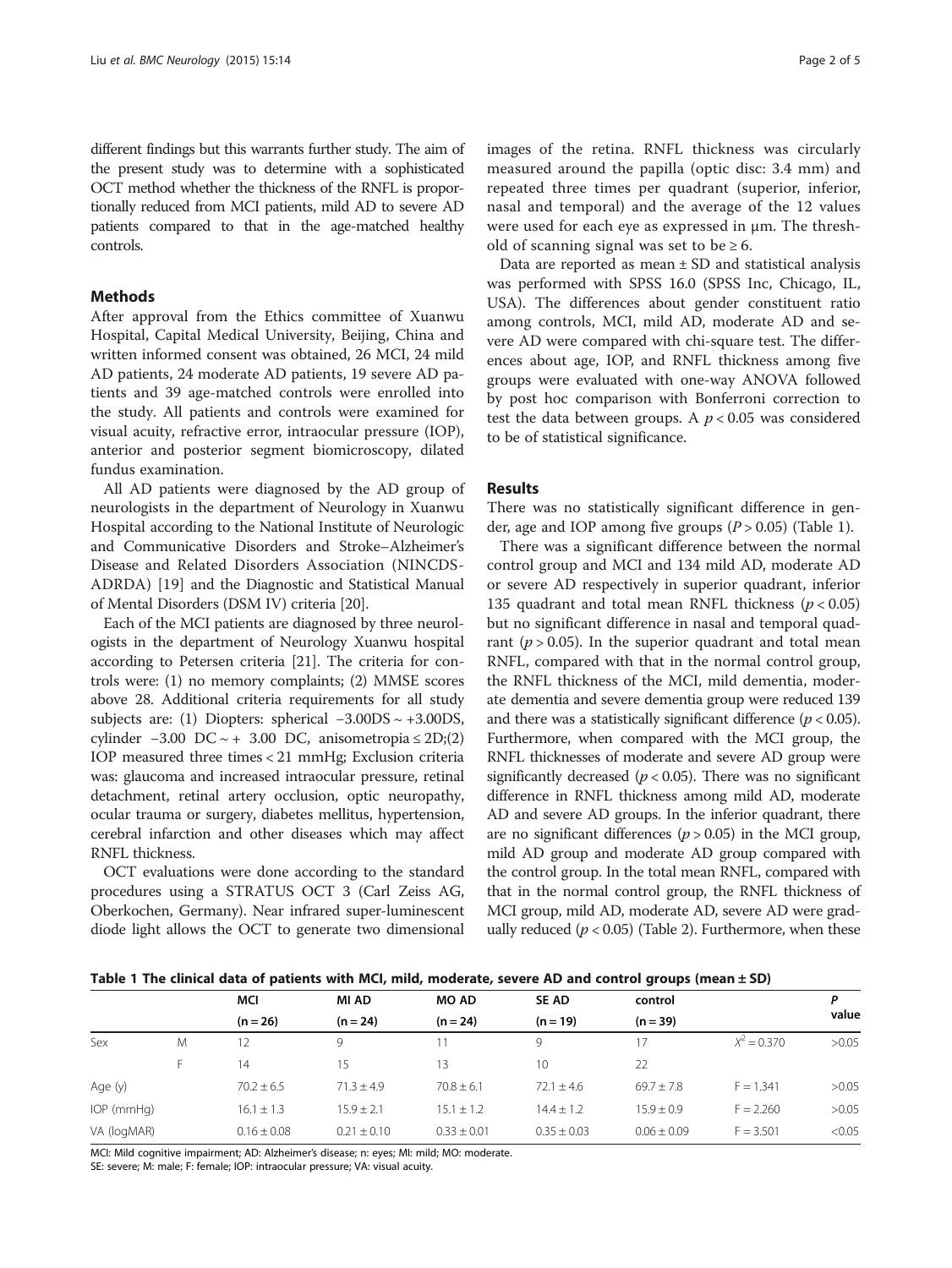<span id="page-2-0"></span>Table 2 RNFL thickness (μm) in patients with MCI, mild, moderate, severe AD and control subjects (mea ± SD)

|             | MCI                                                  | mild AD                                              | moderate AD                                          | severe AD                                                                                           | control F value    |
|-------------|------------------------------------------------------|------------------------------------------------------|------------------------------------------------------|-----------------------------------------------------------------------------------------------------|--------------------|
| S.          | $115.14 \pm 13.51$ <sup><math>\triangle</math></sup> | $111.78 \pm 11.67$ <sup><math>\triangle</math></sup> | $108.89 \pm 12.42$ <sup><math>\triangle</math></sup> | $101.56 \pm 19.32$ <sup>A</sup>                                                                     | $119.10 \pm 15.34$ |
|             |                                                      |                                                      |                                                      |                                                                                                     | $2.012*$           |
|             | $120.23 \pm 18.04$                                   | $115.11 \pm 10.56$                                   | $113.23 \pm 16.21$                                   | $111.41 \pm 10.64$ <sup><math>\triangle</math></sup>                                                | $125.67 \pm 11.23$ |
|             |                                                      |                                                      |                                                      |                                                                                                     | $5.549**$          |
| $\mathbb N$ | $74.80 \pm 12.36$                                    | $69.76 \pm 11.64$                                    | $64.41 \pm 15.87$                                    | $61.12 \pm 17.54$                                                                                   | $79.98 \pm 12.87$  |
|             |                                                      |                                                      |                                                      |                                                                                                     | 1.035              |
| Τ           | $63.78 \pm 13.16$                                    | $61.17 \pm 12.14$                                    | $60.43 \pm 11.87$                                    | $60.41 \pm 10.82$                                                                                   | $67.34 \pm 15.27$  |
|             |                                                      |                                                      |                                                      |                                                                                                     | 1.256              |
| M           | $95.37 + 17.11$ <sup><math>\triangle</math></sup>    | $91.61 + 10.10^{\triangle}$                          | 91.68 ± 12.37 $^{\triangle}$                         | $87.13 \pm 17.05$ <sup><math>\triangle</math><math>\triangle</math> <math>\blacksquare</math></sup> | $100.12 \pm 15.01$ |
|             |                                                      |                                                      |                                                      |                                                                                                     | 7.985**            |

S: superior of Peripapillary RNFL thickness; I: inferior of Peripapillary RNFL thickness; N: nasal of Peripapillary RNFL thickness; T: temporal of Peripapillary RNFL thickness; M: total mean of RNFL thickness; Compared with the control group:▲P < 0.05,▲▲P < 0.01; comparison to MCI:■P < 0.05 F test: \*p < 0.05, \*\*p < 0.001.

data were plotted together, it clearly revealed that there was a falling trend along with the disease progression (Figure 1).

## **Discussion**

Our data indicated the thickness of RNFL in the superior quadrant and total mean RNFL was gradually decreased that with the disease progression from MCI to severe AD. There was also a reduction of the retinal nerve fiber layer in inferior quadrant in severe AD patients.

In line with our data, a previous study measuring peripapillary RNFL in AD by OCT showed that a significant thinning change of the RNFL was found in the superior



quadrant in patients with AD compared with control subjects. There were no significant differences in the inferior, temporal or nasal RNFL thicknesses between the groups [\[22\]](#page-4-0). Our previous study found that the superior and inferior quadrants nerve fiber layer thickness was thinning in the AD patients compared with the healthy controls measured by OCT [[23\]](#page-4-0). Other reports [[24](#page-4-0),[25](#page-4-0)] indicated that there is a clear reduction of RNFL thickness, involving all four quadrants in AD and MCI patients. Our current data suggest that there is the reduction in retinal nerve fiber layer in superior quadrant selectively in the early AD. Accompanying with the development of AD, the degeneration of the retinal nerve fiber layer appears not only in superior quadrant, but also in inferior quadrant. The reason for such selective thinning RNFL in the superior region remains unknown. Anatomically, axons from the superior retina project via the parietal lobe portion of the optic radiation to the cuneal gyrus of the primary visual cortex, whereas axons from the inferior retina project to the lingual gyrus. In a histopathology study of cortical damage in AD, Armstrong [[26](#page-4-0)] found a greater density of senile plaques and neurofibrillary tangles in the cuneal gyrus than in the lingual gyrus, and suggested that this difference may explain the predominantly superior RNFL defects in AD.

Several previous reports indicate that visual problems in AD were attributed to nerve degeneration in the primary visual cortex [\[27-29\]](#page-4-0). However, there have been increasing evidence that the primary visual pathways (the optic nerve and retinal degeneration) may also contribute to the visual disorders. For example, there are publications suggesting that the optic nerve and retinal degeneration existed in patients with AD [[5,7](#page-3-0)[-9,16](#page-4-0)]. That is the case in our study reported here. Accompanying the development of AD, the degeneration of the retinal nerve fiber layer appears not only in superior quadrant, but also in inferior quadrant. However, some of the literature did not support the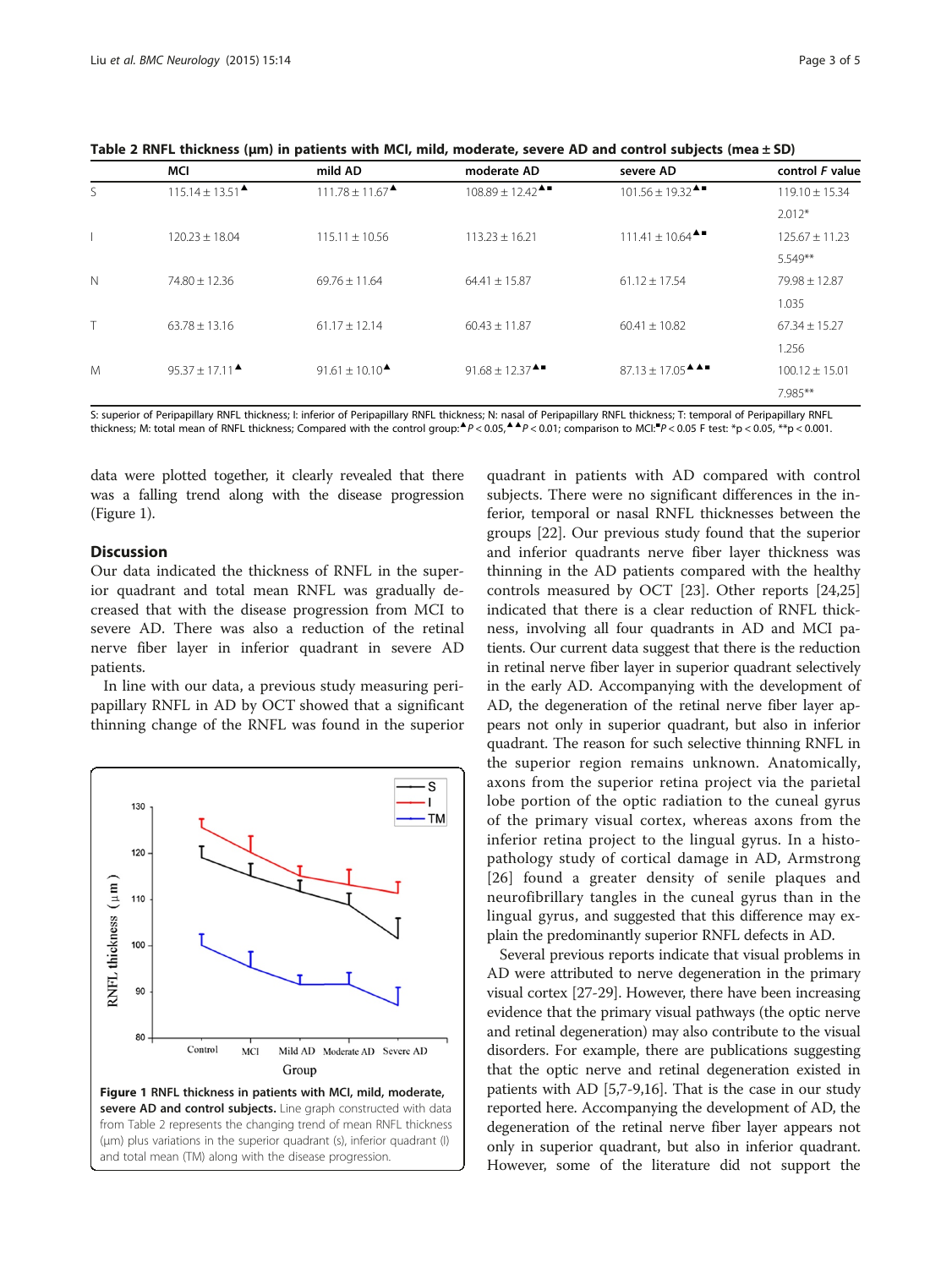<span id="page-3-0"></span>notion. For example, a previous study showed that the deficits in visual function that are known to occur in dementia of the Alzheimer's type are not related to optic nerve head structural anomalies, at least in the earlier stages of the disease [\[30\]](#page-4-0). Kergoat et al. analyzed fundus images, captured by scanning laser polarimetry, and they found no differences in the RNFL thickness observed between AD and healthy subjects [\[30\]](#page-4-0). Hence, this warrants further study to identify the true reason of visual disorders in AD and also to clarify whether visual disorders are also due to disorders of visual cortex and/or primary visual pathways.

Amyloid-beta (Aβ) plaques which is also known as senile plaques have been reported in postmortem retinal tissue from patients with AD and the mouse model of AD [\[31](#page-4-0)-[33\]](#page-4-0). We found the degree of the retinal nerve fiber layer degeneration deteriorated gradually along with AD development which indicates the retinal Ganglion Cell (RGC) losses may be correlated with the duration of AD progression [2]. Interestingly, amyloid protein has also been shown to be associated with the degeneration of RGC in a mouse model of glaucoma [[34](#page-4-0)]. Therefore, amyloid accumulation in the retina of AD patients may result in degeneration of RGC in parallel to amyloid-related neurodegeneration in the cerebrum.

MCI constitutes a risk factor for AD. The RNFL thickness occurred in MCI patients being found in our study is striking although this warrants further study. If this is true, then it would be very valuable for patients to have general screening with OCT to further support diagnosis for a possibility to detect the earlier onset of MCI. Extensive research is being devoted to identifying individuals who are likely to develop AD from MCI [6]. Our data showing that RNFL thickness in MCI is reduced may be further evidence indicating MCI progression in patients while a follow-up study is needed to explore how the degree and duration of the RNFL relates to the progression from MCI to AD. However, cautions must be taken due to the following reasons: 1) This is a pure observational cohort study not a trial. Large sample size is needed to further verify our current findings; 2) Petersen criteria was used to define MCI without further biomarkers or even evidence from PET imaging; 3) A time not spectral domain OCT was used and hence lower resolution images can be problematic for data accuracy. Nevertheless, our data reported here may guide neurologists to consider OCT to be additional tool for better diagnosis and/or treatment monitoring of dementia patients although it is very plausible to be used to clarify the severity of dementia.

## Conclusions

OCT is a safe and non-invasive method which has been used to assess retinal degeneration in various ophthalmologic and neurological disorders. From our experience and the data reported here, it could be suggested that OCT can be used to improve MCI diagnosis in individuals clinically affected by subtle memory disturbances and to monitor the progression of Alzheimer's disease and evaluate effectiveness of any treatments.

#### Abbreviations

AD: Alzheimer's disease; MCI: Mild cognitive impairment; RNFL: Retinal nerve fiber layer thickness; OCT: Optical coherence tomography; CNS: Central nervous system.

#### Competing interests

The authors report no conflicts of interest. The funders had no role in the study design, data collection and analysis, decision to publish or preparation of the manuscript.

#### Authors' contributions

DL, LZ and YL made substantial contribution to the study design, data collection, manuscript preparation and written up. ZL and YW also contributed to the data collection. HY completed with all the ophthalmic examinations while DL, XXZ (Xuxiang Zhang) and YL were involved in data analysis and interpretation of data of ophthalmic examinations. While BM and XQZ (Xinqing Zhang) were involved in analysis and interpretation of data of neurological examination and patients' diagnosis and classify. DM gave critical comments and a help for the manuscript written up. All authors read and approved the final manuscript.

#### Acknowledgments

The authors thank Professor Rong Wang, Center laboratory, Xuan Wu Hospital, Capital Medical University, Center of Alzheimer's Disease, Beijing Institute for Brain Disorders, Laboratory for Neurodegenerative Diseases of Ministy of Education, for help designing this study. Also thank Professor Ningli Wang, Beijing Tongren Eye Center, Beijing Tongren Hospital, Capital Medical University, for help designing and data analysis of this study. This work was supported by Beijing Municipal Science & Technology Commission (Z141107002514116).

#### Author details

1 Department of Ophthalmology, Xuan Wu Hospital, Capital Medical University, Beijing 100053, China. <sup>2</sup>Department of Ophthalmology, The First Affiliated Hospital of Zhengzhou University, Zhengzhou 453003, China. <sup>3</sup> Department of Neurology, Xuan Wu Hospital, Capital Medical University, Beijing 100053, China. <sup>4</sup>Anaesthetics, Pain Medicine and Intensive Care, Department of Surgery and Cancer, Imperial College London, Chelsea and Westminster Hospital, London SW10 9NH, UK.

#### Received: 9 October 2014 Accepted: 3 February 2015 Published online: 21 February 2015

#### References

- Kesler A, Vakhapova V, Korczyn AD, Naftaliev E, Neudorfer M. Retinal thickness in patients with mild cognitive impairment and Alzheimer's disease. Clin Neurol Neurosurg. 2011;113(7):523–6.
- 2. Risacher SL, Wudunn D, Pepin SM, MaGee TR, McDonald BC, Flashman LA, et al. Visual contrast sensitivity in Alzheimer's disease, mild cognitive impairment, and older adults with cognitive complaints. Neurobiol Aging. 2013;34(4):1133–44.
- 3. Werner P, Korczyn AD. Mild cognitive impairment: conceptual, assessment, ethical, and social issues. Clin Interv Aging. 2008;3(3):413–20.
- 4. Petersen RC, Doody R, Kurz A, Mohs RC, Morris JC, Rabins PV, et al. Current concepts in mild cognitive impairment. Arch Neurol. 2001;58(12):1985–92.
- 5. Petersen RC, Stevens JC, Ganguli M, Tangalos EG, Cummings JL, DeKosky ST. Practice parameter: early detection of dementia: mild cognitive impairment (an evidence-based review). Report of the quality standards subcommittee of the American Academy of Neurology. Neurology. 2001;56(9):1133–42.
- 6. Petersen RC. Mild cognitive impairment as a diagnostic entity. J Intern Med. 2004;256(3):183–94.
- 7. Jaffe GJ, Caprioli J. Optical coherence tomography to detect and manage retinal disease and glaucoma. Am J Ophthalmol. 2004;137(1):156–69.